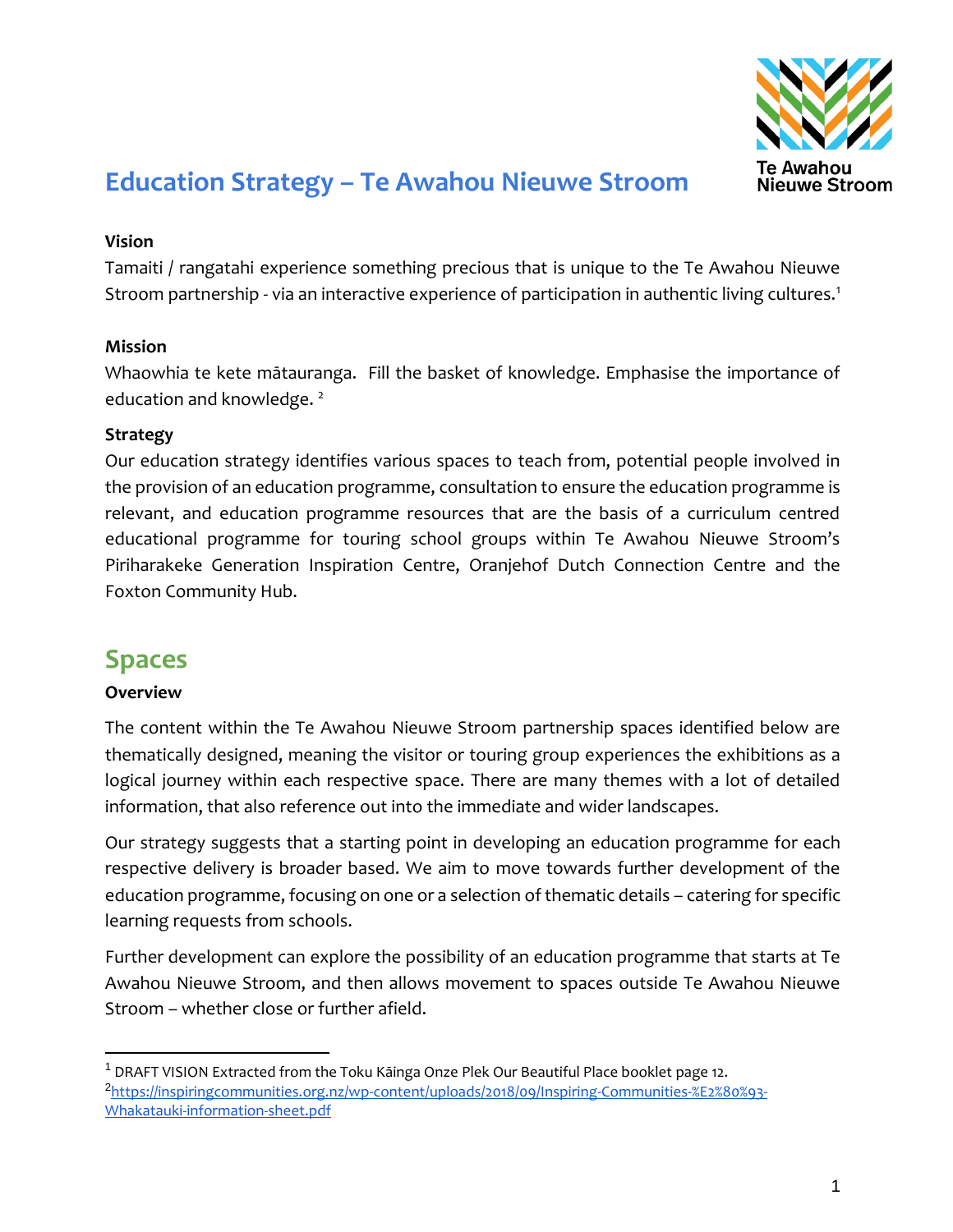

 $\overline{a}$ 

### **Space 1: Piriharakeke Generation Inspiration Centre**

**Vision:** Piriharakeke is a legacy by which we chose to symbolise the retention of all that is precious. Of what remains we restore. Off what we value, we share.<sup>3</sup>

Touring school groups to Piriharakeke will gain inspiration in their lives by experiencing a Ngāti Raukawa ki Te Tonga worldview of te reo Maori, taonga, iwi origins, history, mahi, toi, whakapapa, kaitiakitanga, and much more.



<sup>&</sup>lt;sup>3</sup> DRAFT VISION Awhina Tamarapa. Piriharakeke Generation Inspiration centre Concept Development Document, 2015.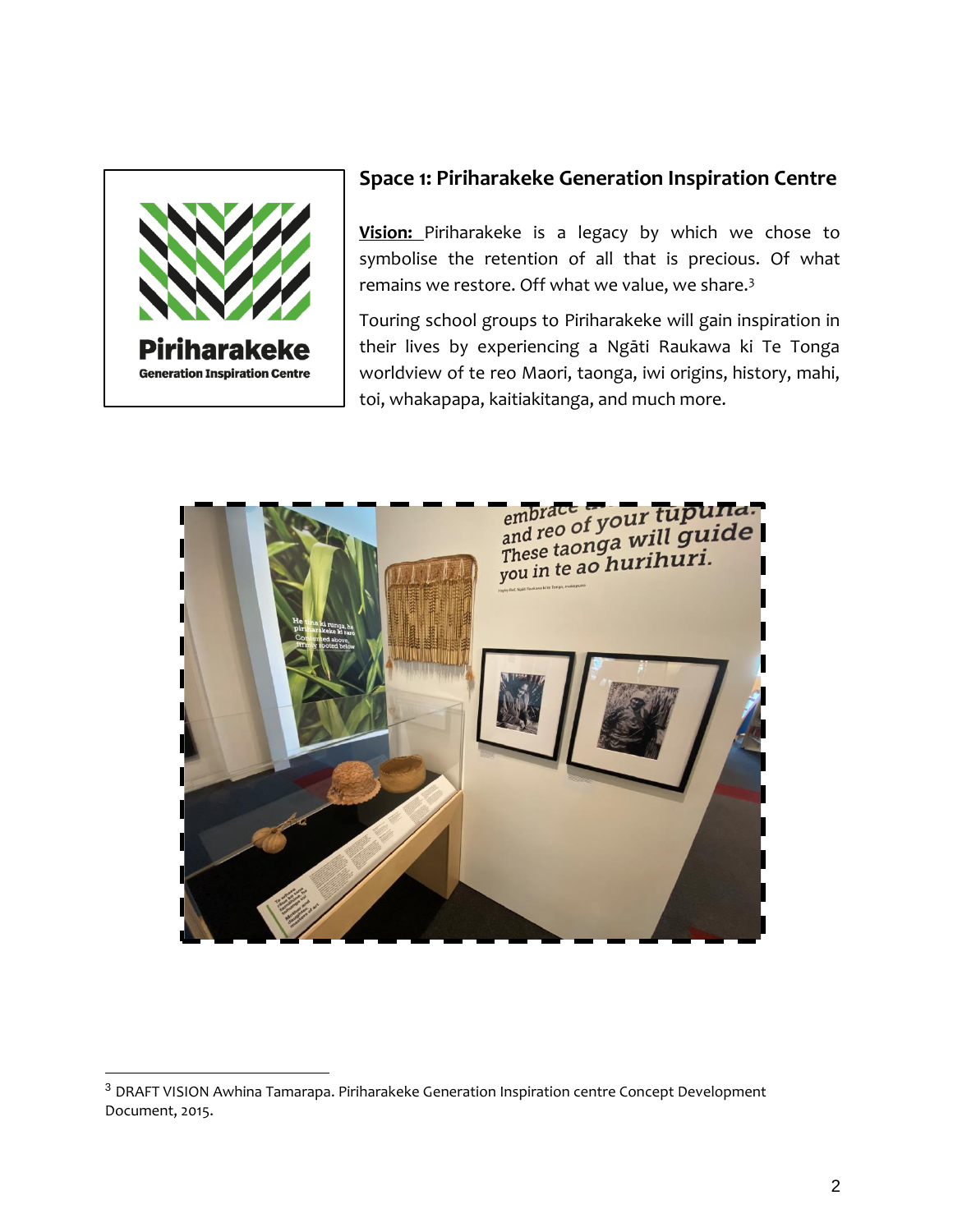

 $\overline{a}$ 

## **Space 2: Oranjehof**

**Vision:** "Share, with pride, the inspirational stories about the many lively connections between Nederlanders and New Zealanders. To create a greater awareness and deeper understanding of our common past, present and future.<sup>4</sup>

The stories of the Dutch migrants and their descendants in Oranjehof are all about building a life in a new home country, about resilience and a culture linked to Dutch heritage.

Oranjehof is the place – onze plek – where we've made the 'Invisible Immigrants' visible again. These industrious new arrivals influenced our nation – in the arts and design, dance, religion, food, business, agriculture and horticulture, and much more. Today, one in every 40 or so New Zealanders has a 'Dutch' background.<sup>5</sup>



 $^4$  Constitution of the Dutch Connection Museum centre Incorporated Charitable Trust document. Page 4.

<sup>&</sup>lt;sup>5</sup> Demographics: The Case of Dutch Kiwis. Research Report No.4/2011. By Suzan Van der Pas and Jacques Poot.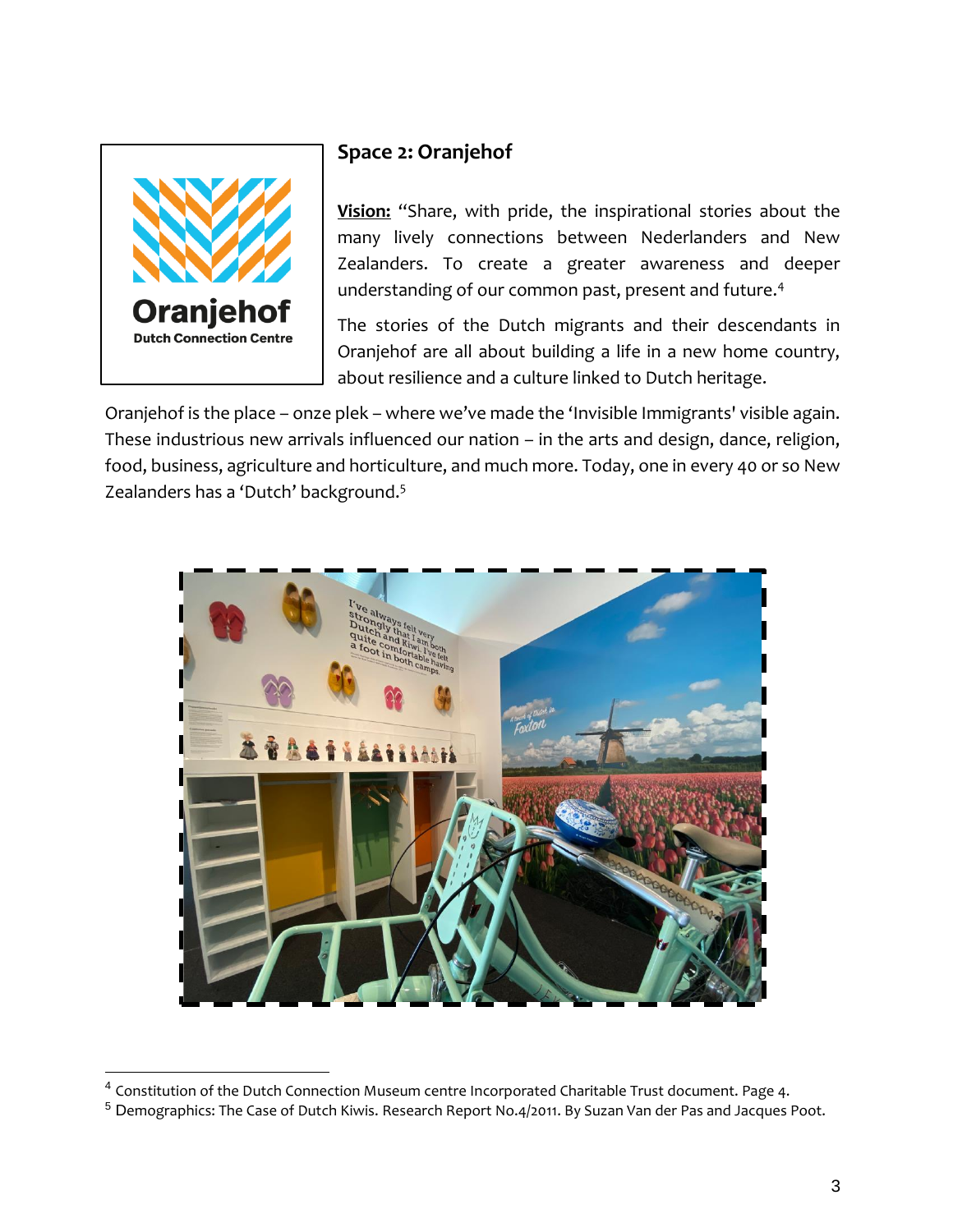

**Te Awahou** 

## **Space 3: Foxton Community Hub**

**Vision:** Working together, to take Horowhenua from good to great.

Incorporating the Foxton library and Heritage Room, this space showcases pioneering efforts and local history, including the flax industry, local port activities, Save Our River Trust objectives, Nieuwe Stroom reflections on the wetlands bird reserve of international significance, and local Foxton heritage.

### **Our Spaces – Key Learning Objectives**

All of these spaces are structured around themes containing kōrero in a variety of exhibition formats.

Together they present a consistent and rich resource, which suits a well-developed Education Programme.

- 1. Phase 1: Develop a *broad based* Education Programme with learning experiences that align with the Aotearoa NZ Histories Curriculum through a basic accompanying educational brochure.
- 2. Phase 2: Develop a *thematic based* Education Programme with a more detailed accompanying brochure and additional education resources.
- 3. Explore potential. Following consultation, create an Education Programme packaged into a promotional brochure highlighting exhibition themes, which have drop down headings to cover thematic detail.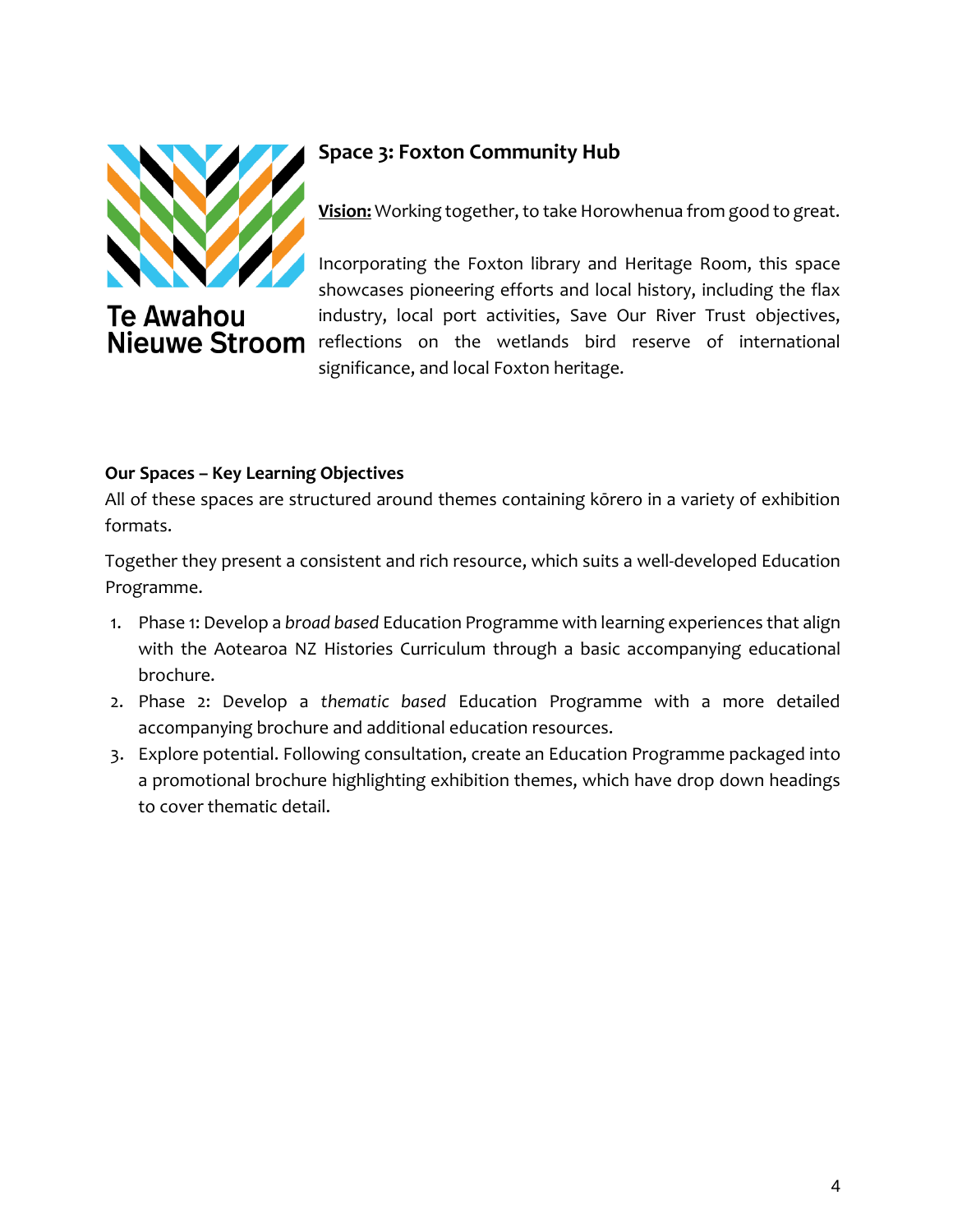# **People**

These are the groups of people involved in the creation of an Education Programme: educators, teachers, students, and contributors.

#### **Educators**

Within Te Awahou Nieuwe Stroom we prefer that kōrero is shared by those who are from those places. For instance we prefer the themes with Piriharakeke to be shared with the public by local Māori, and likewise with Dutch within the Oranjehof space.

Visitors and touring groups should therefore interact with an educator who provides an authentic cultural perspective, as opposed to an objective perspective.

Therefore this strategy recommends two educators are employed, at least one fluent in Te Reo Māori and whakapapa links to Ngāti Raukawa or connections to Te Awahou Foxton.

#### **Teachers**

Teachers will generally initiate the visit with Te Awahou Nieuwe Stroom, design their outing, advise of relevant kaupapa the children are learning, and advise of details of the tour. Contact should be made with teachers as pre-tour consultation to explain the facility's complete offering, and to stimulate post-tour feedback surveys.

#### **Students**

Seek to attract Kura Kaupapa Maori and mainstream education from primary school levels as well as secondary schools – e.g. Year 1 to Year 13 – who bring with them varying levels of interest and different learning styles.

#### **Contributors**

These are the whānau, friends and specialists who supported the process of bringing the various museum themed content to fruition. These people are located out in the field as practitioners or kaitiaki, and should be considered also as an integral part of an educational experience for future exploration.

#### **Key Objectives**

1. Employ two part-time educators for Piriharakeke and Oranjehof Museums.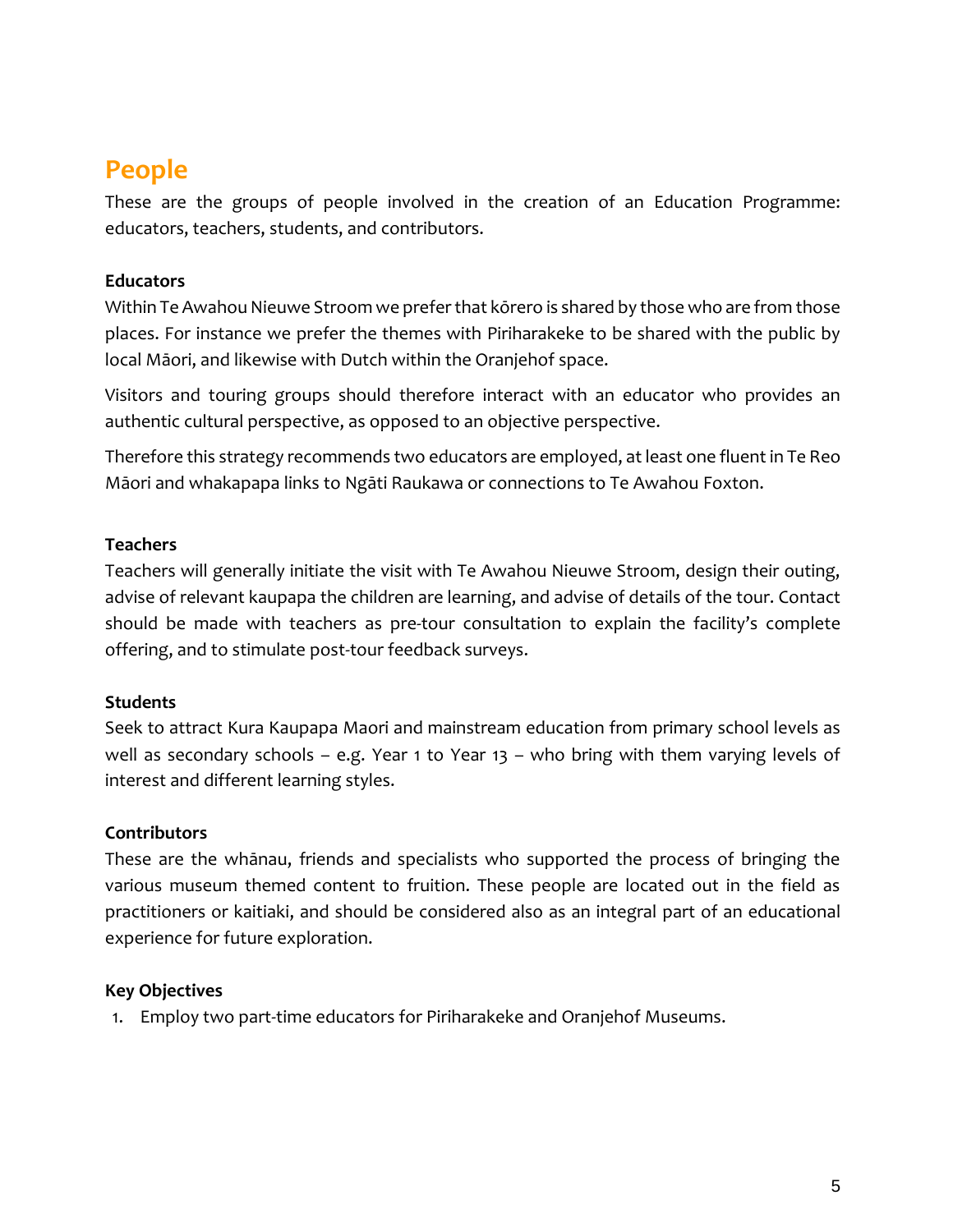# **Consultation**

Consultation should occur prior to the development of any Education Programme and activities and resources within Te Awahou Nieuwe Stroom. Talking to teachers is key, to understand expectations when visiting Te Awahou Nieuwe Stroom.

#### A relevant group to consult with is the [Horowhenua Kahui Ako;](https://www.horowhenuakahuiako.ac.nz/1/pages/1-welcome-to-horowhenua-kahui-ako)

'Our vision is working in partnership with our local iwi to create a community of learners in which learning is engaging, empowering and success- making for our diverse population. We are Horowhenua Kāhui Ako and work with our Iwi partners, Muaūpoko and Ngāti Raukawa. Our combined (Taitoko and Kerekere) Kāhui Ako comprise nineteen schools and twelve early Childhood Centres<sup>6</sup>.

#### **Key Objectives**

Consult with teachers via Horowhenua Kahui Ako regarding:

- 1. How could the Te Awahou Nieuwe Stroom education programme best align with school curriculums.
- 2. How could the Te Awahou Nieuwe Stroom education programme best align with various learning styles and ages.

 $6$  Horowhenua Kahui Ako website (as linked above)